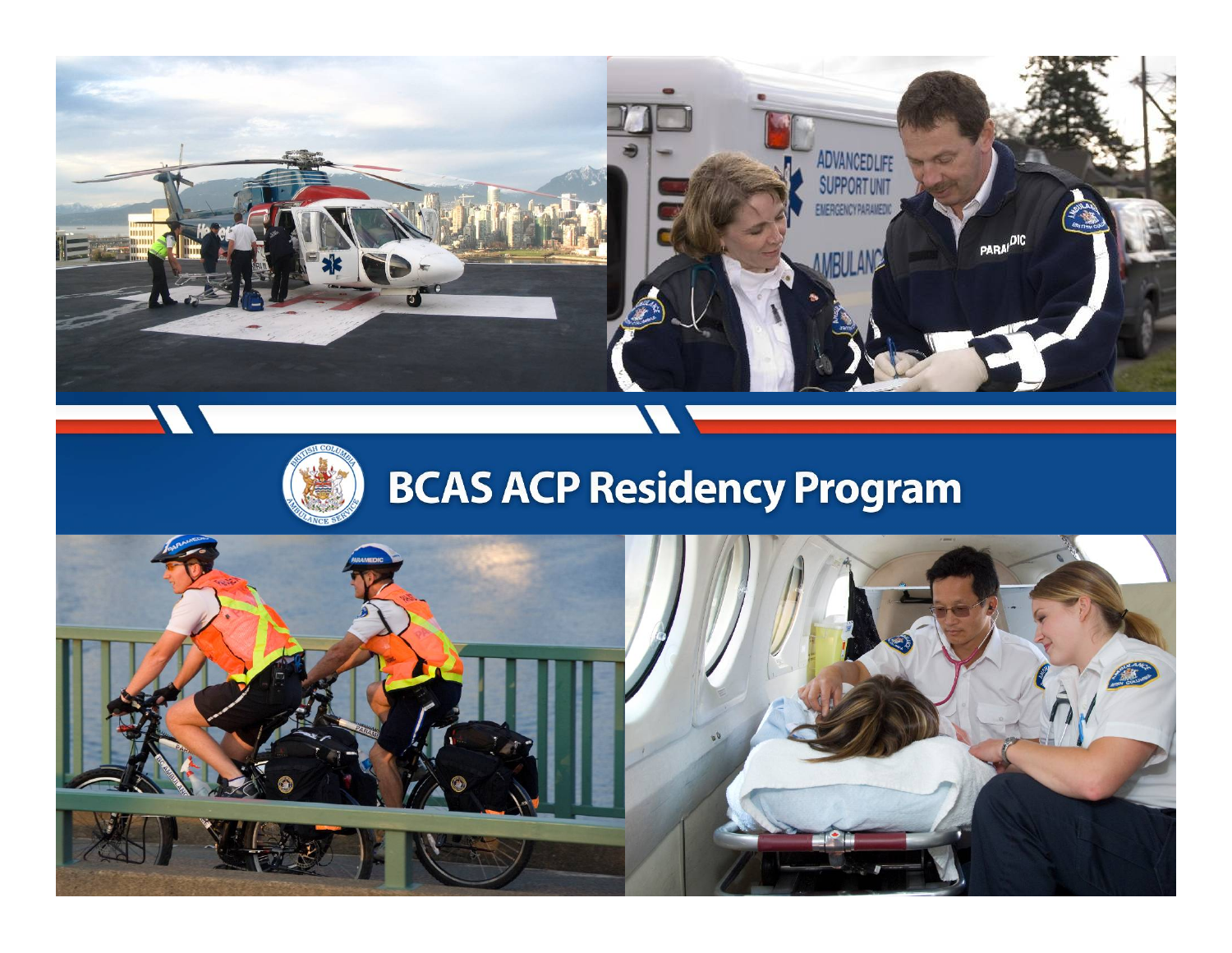

#### **What is the BCAS ACP Residency Program?**

The BCAS Advanced Care Paramedic (ACP) Residency program is a comprehensive orientation and peer-based review system designed to support ACP practitioners new to the role of ACP within BCAS to be successful.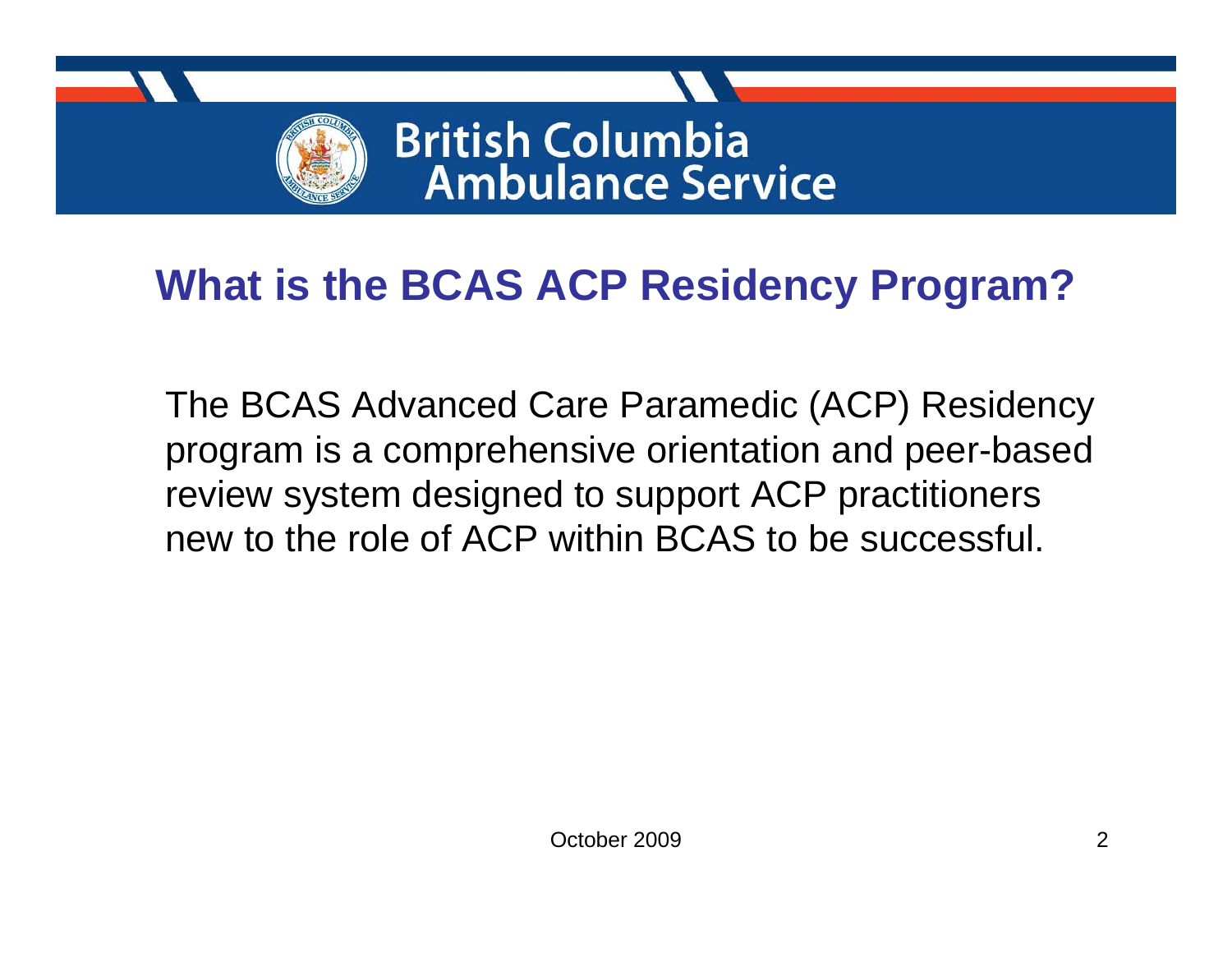

#### **The ACP Residency program is important because . . .**

… it provides an orientation to work as an ACP within BCAS.

… it partners new BCAS ACP practitioners with experienced BCAS ACPs who are trained to help develop the new paramedic's skills.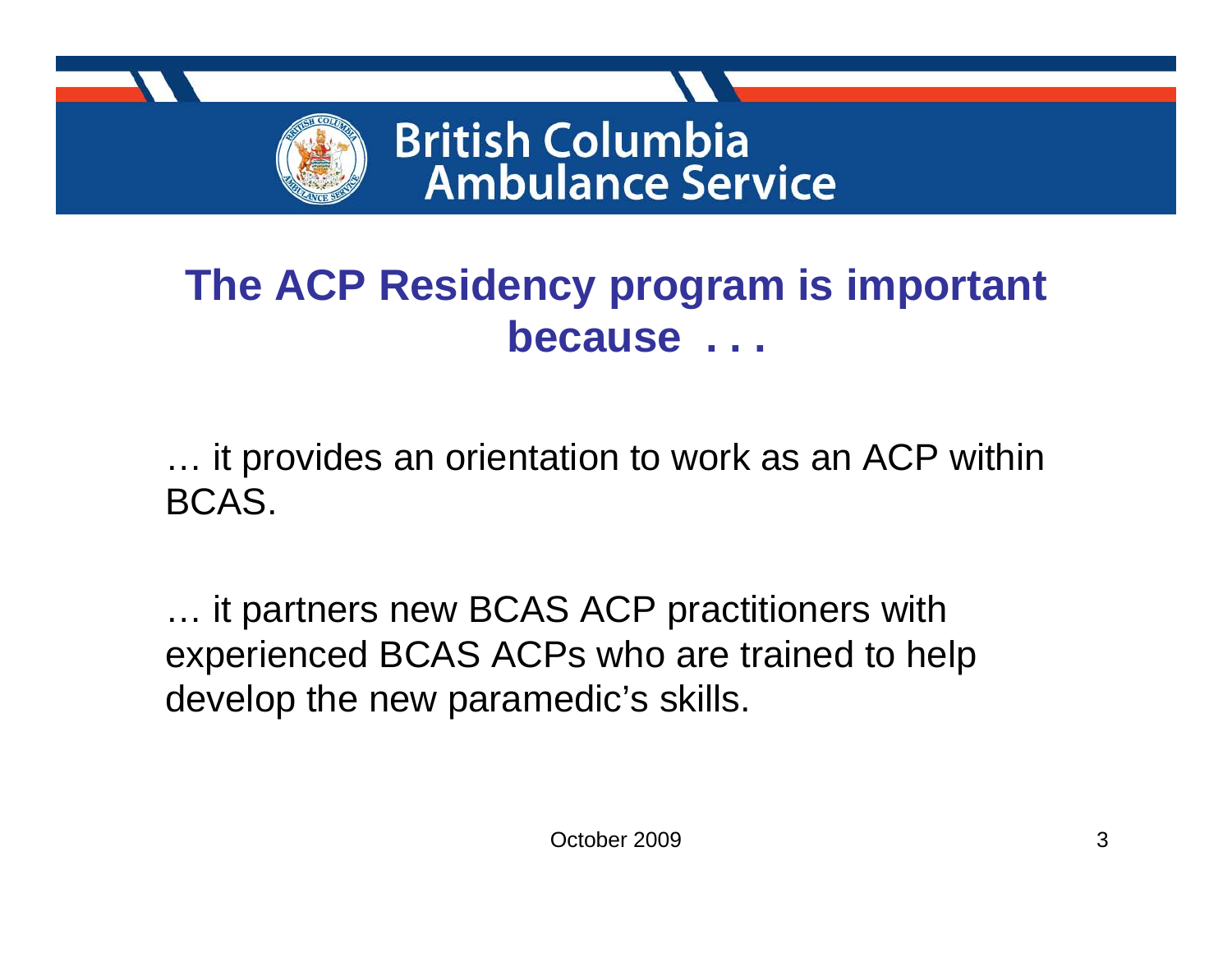

#### **Who is involved in the BCAS ACP Residency Program?**

The *Mentee* is the new ACP.

The *Mentor* is an experienced BCAS ACP practitioner who is trained to provide dayto-day supervision of the Mentee and guides the orientation and professional development of the Mentee.

The *Superintendent* is the supervisor responsible for the ACP Mentee.

*Regional Training Officers* (Clinical Education) provide coordination and leadership in developing the education plan, scheduling, and work to resolve challenges faced by mentees and mentors.

The *Medical Director* provides overall medical oversight to paramedic practitioners within BCAS.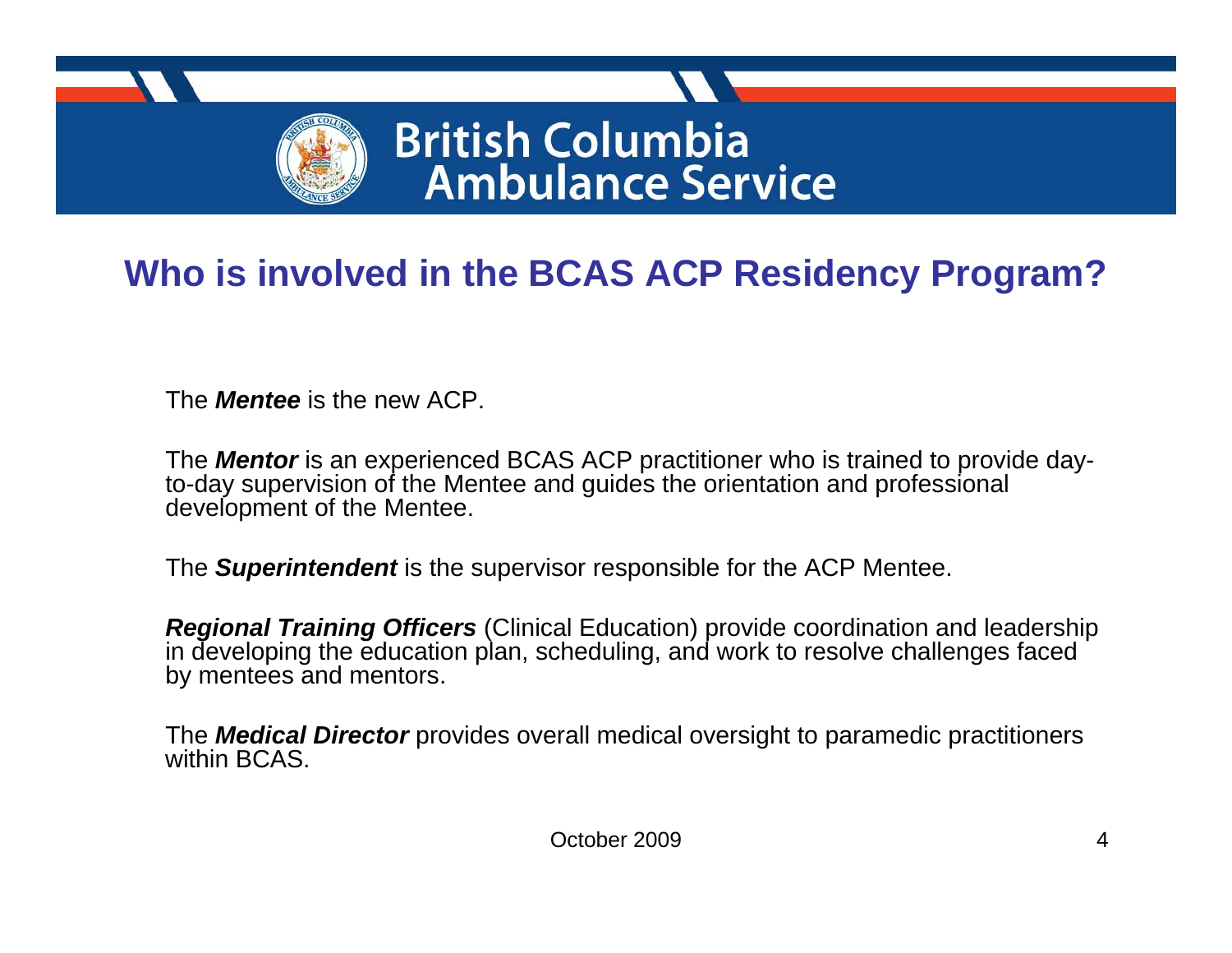

# **Key Principles of the ACP Residency Program Principle #1**

*The program is designed to produce a competent and confident ACP practitioner who is ready to take on the full responsibility of an ACP within BCAS.*

- Each new BCAS ACP practitioner is provided support that is based on their individual needs – individual learning plans, mentors, and care reviews are important tools in this program.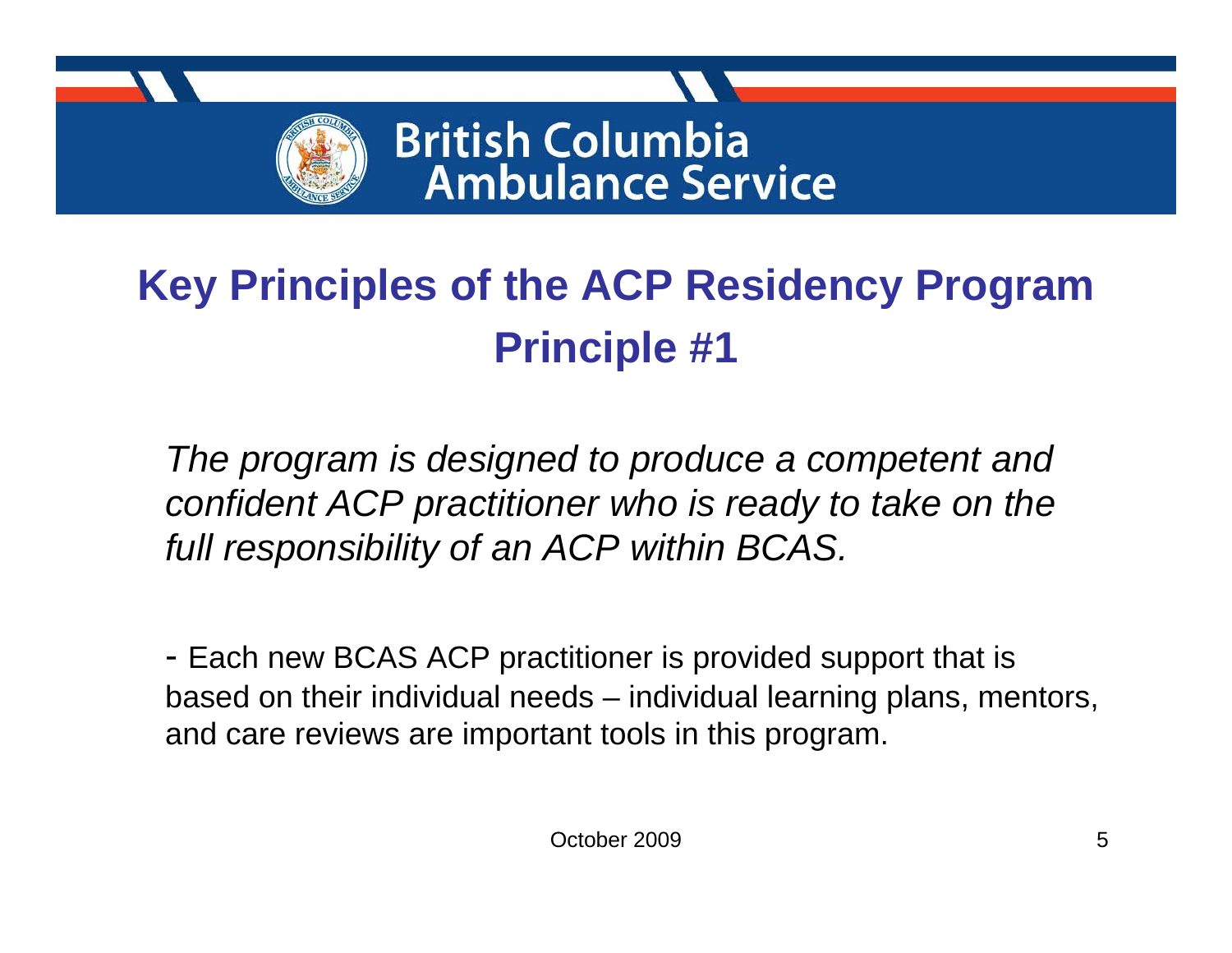

# **Key Principles of the ACP Residency Program Principle #2**

*All BCAS ACP practitioners will participate in the Residency Program.*

*-* This is the Employer's "on-boarding" or orientation program for all practitioners that are new to the ACP role within BCAS.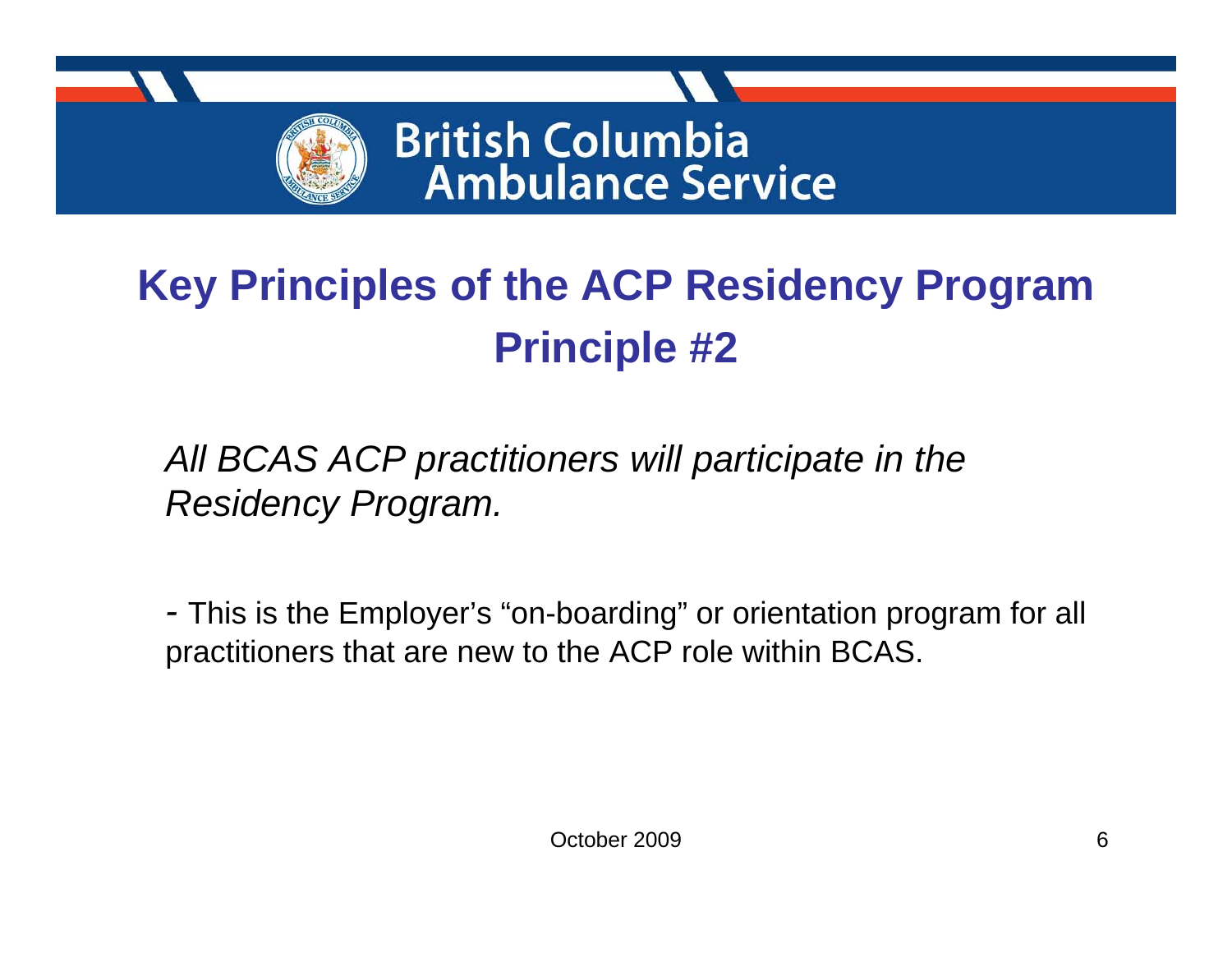

### **Key Principles of the ACP Residency Program Principle #3**

*The ACP Residency Program is a safe-environment that encourages Mentors and Mentees to use self-reflection to regularly assess and reflect on their skills, behaviours, and attitudes.*

 ACP practitioners new to the ACP role in BCAS will be challenged during their orientation program. Success is directly linked to the ability of the Mentee to explain problems, failures, or negative events and what they have learned from those difficulties.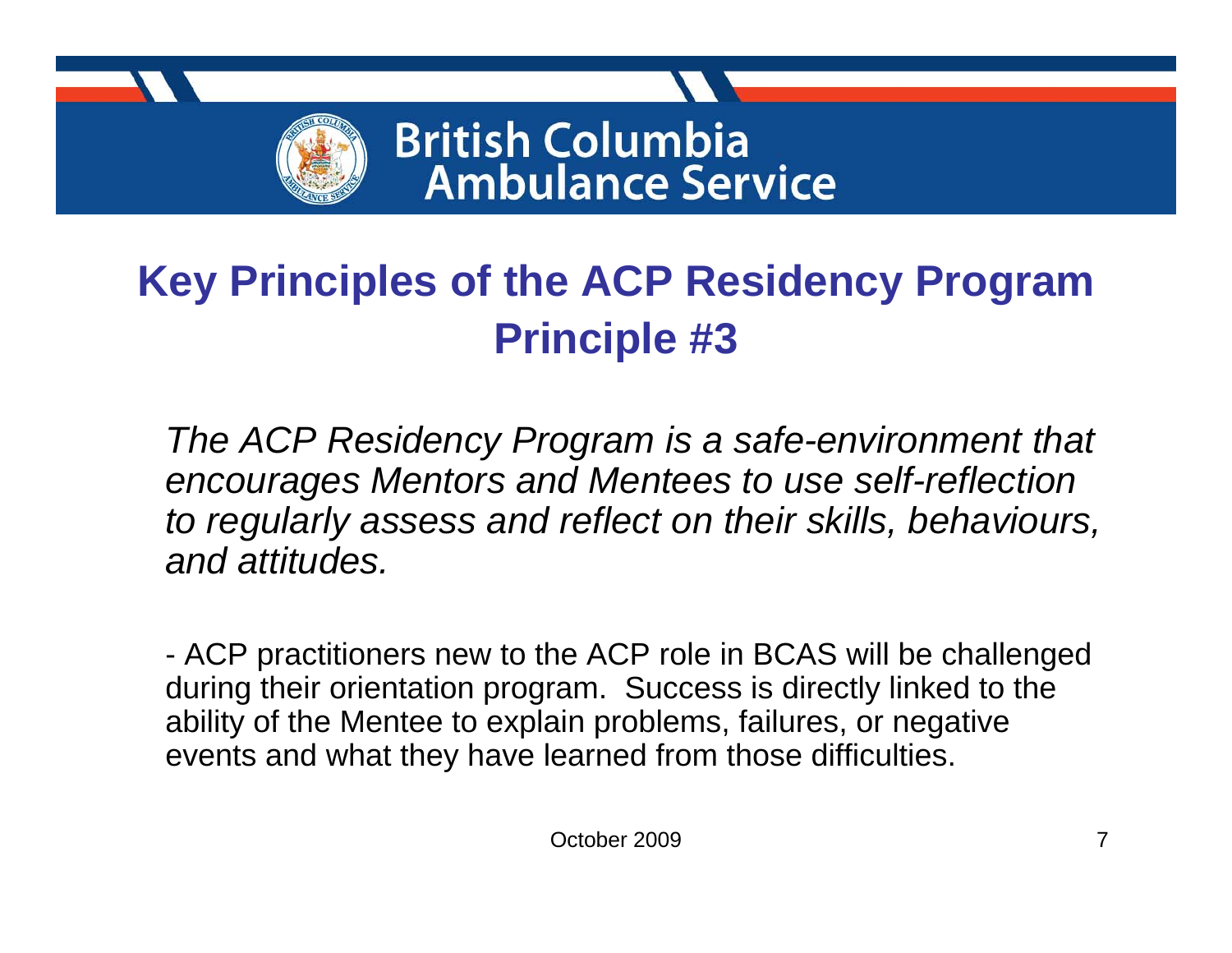

# **Key Principles of the ACP Residency Program Principle #4**

#### *Mentors provide support for the Mentee through:*

- *- Building a trust relationship with the Mentee.*
- *- Providing advice and information to the Mentee to help them develop skills as an ACP Practitioner.*
- *- Indicating alternatives that Mentees could consider under the treatment guidelines for patient care.*
- *- Challenging the Mentee to grow as a professional practitioner.*
- *- Being a role model and motivating the Mentee.*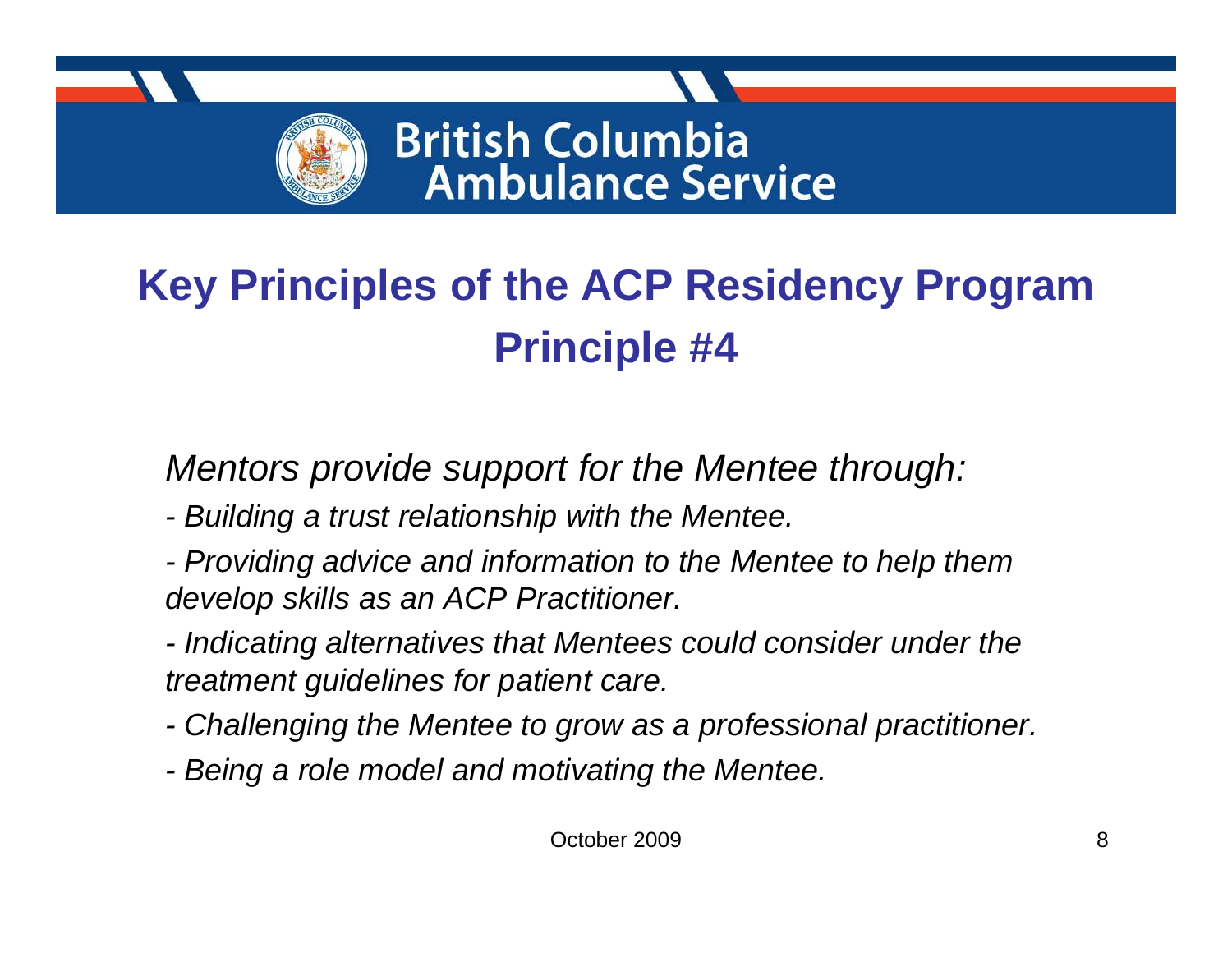

# **Key Principles of the ACP Residency Program Principle #5**

*The ACP Residency Program supports the Mentee in progressing from working with high support and low responsibility to low support and high responsibility.*

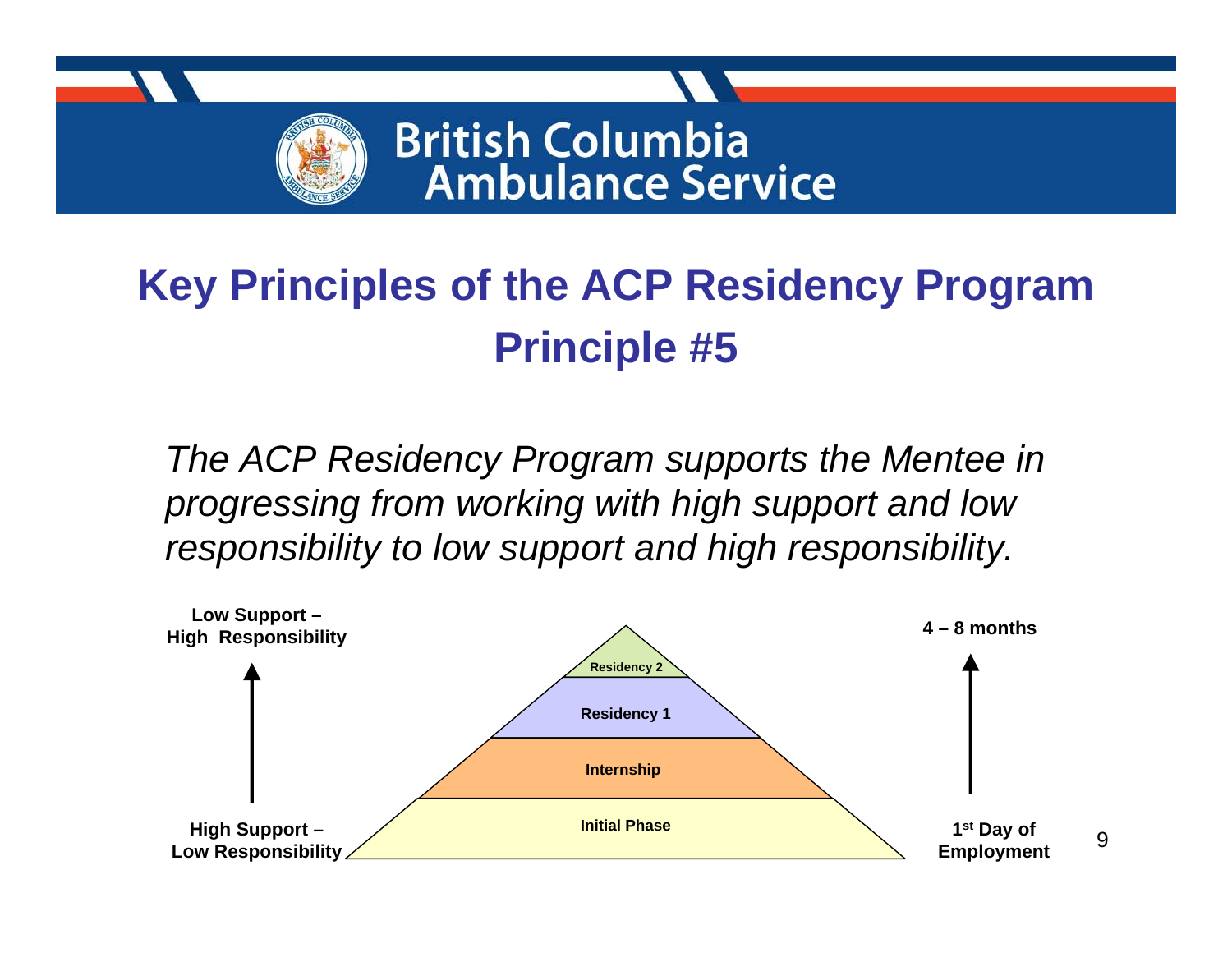

# **The ACP Residency Road Map**

#### **BCAS ACP Residency Program** ROADMAR October 2009

|                                                                                                                                                                                                                                                                                                                                                             | 1. ACP Graduate applies to BCAS and is hired as an ACP Paramedic                                                                                                                                                                                                                                                                                                                                                                                                                       |                                                                                                                                                                  |  |
|-------------------------------------------------------------------------------------------------------------------------------------------------------------------------------------------------------------------------------------------------------------------------------------------------------------------------------------------------------------|----------------------------------------------------------------------------------------------------------------------------------------------------------------------------------------------------------------------------------------------------------------------------------------------------------------------------------------------------------------------------------------------------------------------------------------------------------------------------------------|------------------------------------------------------------------------------------------------------------------------------------------------------------------|--|
| Initial Phase                                                                                                                                                                                                                                                                                                                                               | 2. BCAS - Clinical Education Division ACP RTO conducts a Gap Analysis and creates an individualized<br>education plan<br>Interview + Field Exposure determines need for and content of education<br>Educational plan developed to best assure success<br>**YPOP on going during initial phase – must be able to drive code 3 before Residency 1 (realistically needs to<br>be before internship – focus is on paramedic skills during that time) <sup>**</sup><br>3. Learning Contract |                                                                                                                                                                  |  |
| <b>Timeline is 0 weeks</b>                                                                                                                                                                                                                                                                                                                                  |                                                                                                                                                                                                                                                                                                                                                                                                                                                                                        |                                                                                                                                                                  |  |
|                                                                                                                                                                                                                                                                                                                                                             | 4. Delivery of individualized education strategy:<br>Independent Study, Didactic, Skill / procedure instruction, Simulations, Clinical sessions<br>o See Appendix for potential education modules anticipated<br>The time frame for this module is dependent on the specific requirements of the grad; typically will<br>be 1-3 blocks                                                                                                                                                 |                                                                                                                                                                  |  |
| Internship Phase                                                                                                                                                                                                                                                                                                                                            | 5. Field Clinical Training - High support - Medium responsibility'<br>• Minimum of 4 blocks on a 3 person unit (Intem, Mentor & Partner)<br>o Minimum of 60 ALS patient assessments<br>Individual graduates may require more time to achieve ability to be<br>successful in the residency phase                                                                                                                                                                                        | Mentor and Intem review<br>call by call<br>Case review (min. of 3)<br>after block (2-3-4) with<br>Intern, Mentor, ACP RTO<br>and Physician<br>(min. of 3)        |  |
| Assessment Team Meeting - Are you ready to be successful at the next level of increasingly independent<br>practice? This requires a clear consensus of the Intern, Mentor, ACP RTO, BCAS Operations and Physician<br>involved in the process. If the answer is not a clear yes, a new educational plan must be developed and approved<br>(per # $2$ above). |                                                                                                                                                                                                                                                                                                                                                                                                                                                                                        |                                                                                                                                                                  |  |
| Time to date: 5 - 8 blocks                                                                                                                                                                                                                                                                                                                                  |                                                                                                                                                                                                                                                                                                                                                                                                                                                                                        |                                                                                                                                                                  |  |
| Residency                                                                                                                                                                                                                                                                                                                                                   | 6. Field Residency - 'Medium Support - Medium/High Responsibility'<br>Minimum of 120 ALS patient assessments<br>×,<br>A number of complex ALS calls<br>Resident paired with an ACP Mentor<br>Assessment Team meeting will occur every 4 blocks                                                                                                                                                                                                                                         | <b>Mentor and Resident</b><br>review call by call<br>Case review (min. of 8)<br>after every 2 blocks with<br>Resident, Mentor, ACP<br>RTO and Physician          |  |
| Assessment Team Meeting - Are you ready to be successful at the next level of increasingly independent<br>practice? This requires a clear consensus of the Resident, Mentor, ACP RTO, BCAS Operations and Physician<br>involved in the process. If the answer is not a clear yes, a new educational plan must be developed and approved<br>(per # 2 above). |                                                                                                                                                                                                                                                                                                                                                                                                                                                                                        |                                                                                                                                                                  |  |
| Time to date: 17 - 24 blocks                                                                                                                                                                                                                                                                                                                                |                                                                                                                                                                                                                                                                                                                                                                                                                                                                                        |                                                                                                                                                                  |  |
| Residency                                                                                                                                                                                                                                                                                                                                                   | 7. Field Residency - 'Low/Medium Support - High Responsibility'<br>• There is now no necessity for Resident to be paired with a Mentor<br>The mentorship process will continue for the remainder of the<br>٠<br>residency phase which will formally end 16 weeks after the beginning<br>of the second phase of the residency                                                                                                                                                           | Case reviews (min. of 4)<br>that occur every 4 blocks.<br>Initiated primarily by the<br>Practitioner, but may also<br>be initiated by a<br>Physician, ACP RTQ or |  |
|                                                                                                                                                                                                                                                                                                                                                             |                                                                                                                                                                                                                                                                                                                                                                                                                                                                                        | <b>Mentor</b>                                                                                                                                                    |  |